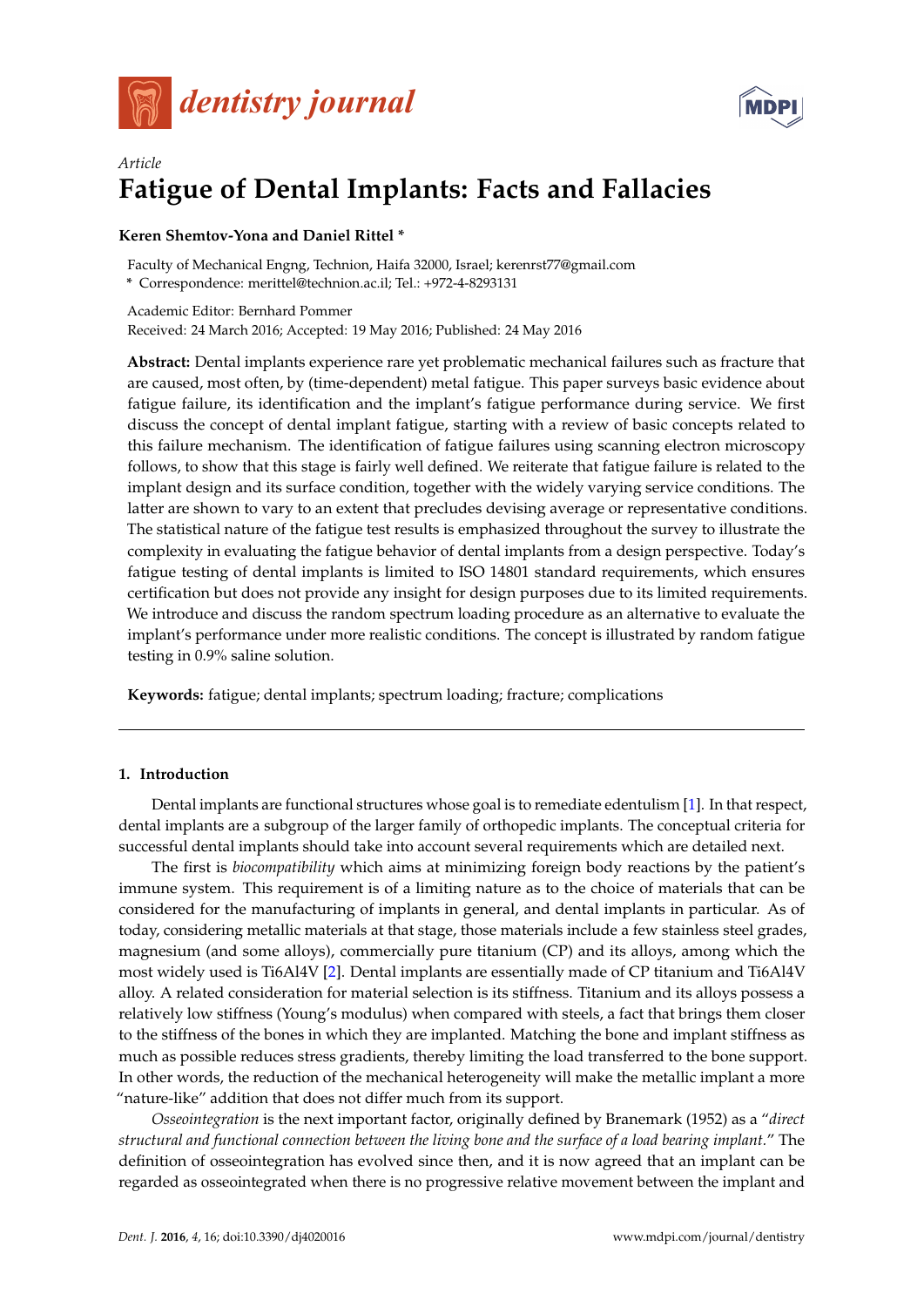the bone with which it is in direct contact. In practice, this means that osseointegration implies an anchorage mechanism whereby artificial components can be reliably and predictably incorporated into living bone, and that this anchorage can persist under all normal loading conditions [\[3\]](#page-9-2). Consequently, osseointegration is the main process of interest in implantology, and hence the most widely investigated as of today.

The next factor is that of *clinical manageability*, to ease the surgical procedure as a result of a clever macro-design process. The first goal here should be to ensure primary implant stability as a prerequisite for successful osseointegration. For implants to provide a satisfactory clinical solution, their dimensions (diameter and length) must be made available in various combinations.

The surface condition of the implant is another prime factor for its successful integration [\[4,](#page-9-3)[5\]](#page-9-4). Surface roughening of the implants has long established itself as a golden standard, so that several kinds of surface roughening treatments are routinely used nowadays, such as laser processing, special coatings (some of which can be bio-functionalized), and finally grit blasting and acid etching [\[4\]](#page-9-3). The latter is by far the most popular treatment today in terms of ease of application. Small ceramic particles (oxides such as titania, zirconia or alumina) are fired at high pressure against the implant's blank, which they impact and subsequently roughen. The next step consists of proprietary etching to dissolve and remove the particles as much as can be done on the one hand, while adding to the surface roughness on the other hand. Next, the composition of the implant's surface is examined using spectroscopic techniques to assess its cleanliness in terms of residual contaminants that would negatively affect the osseointegration process.

Once optimal osseointegration has been achieved, the long-term survival of the implant is of prime concern at two levels, namely biological and mechanical ones.

Biological implant failures are caused by a progressive loss of bone support around the implant because of infection or inflammation termed peri-implantitis [\[6–](#page-9-5)[8\]](#page-9-6). Approximately 50% of implant losses are defined as late losses, which occur due to loss of bone support [\[7\]](#page-9-7).

Mechanical complications vary in severity from screw loosening to implant (and its parts) fracture, the rarest of all, which all harm the rehabilitation's stability and longevity. Implant fracture is the most severe mechanical complication, and therefore the main issue discussed in this paper, with the objective to understand and improve the long-term mechanical reliability of dental implants.

The main mechanical considerations concern the loads as part of the applied constraints experienced by the implant during its service. Some of those loads are related to mastication, on top of which other types of loads should be added, such as those arising from parafunctional habits such as bruxism. Various values of mastication and/or bite loads can be found in the literature [\[1,](#page-9-0)[9\]](#page-9-8).

Judging from the literature, it appears that there is a very large variability in the reported values of the loads experienced by the implant, to an extent that one can neither define a *characteristic* range of loads, nor coin an *average representative value*. Those loads can range anywhere from 100 to 2400 N [\[1](#page-9-0)[,9\]](#page-9-8). This important point will be discussed later in the context of mechanical testing of dental implants *versus* the notion of a "representative load".

Likewise, the intraoral environment is widely variable with time and location with respect to the implant. The typical intraoral fluid medium contains different electrolyte concentrations and pH, enzymes, proteins and cells. When the implant's threads get exposed to the oral environment due to bone loss (perimplantitis), the implant's body might get exposed to saliva, where food contents (solids and fluids) and temperature are constantly varying [\[10\]](#page-9-9). Therefore, here the notion of a "representative environment" is questionable as well, to which one should add that a definite synergy between the intraoral environment and the applied loads can possibly cause a reduction in the implant's life, as discussed briefly in the sequel.

The constantly varying nature of the environment and that of the applied loads suggest that the "optimal" design of a dental implant is a serious challenge in view of the so many unknown parameters.

Let us now review some basic mechanical considerations related to the implant's fracture as the ultimate limitation to its functionality.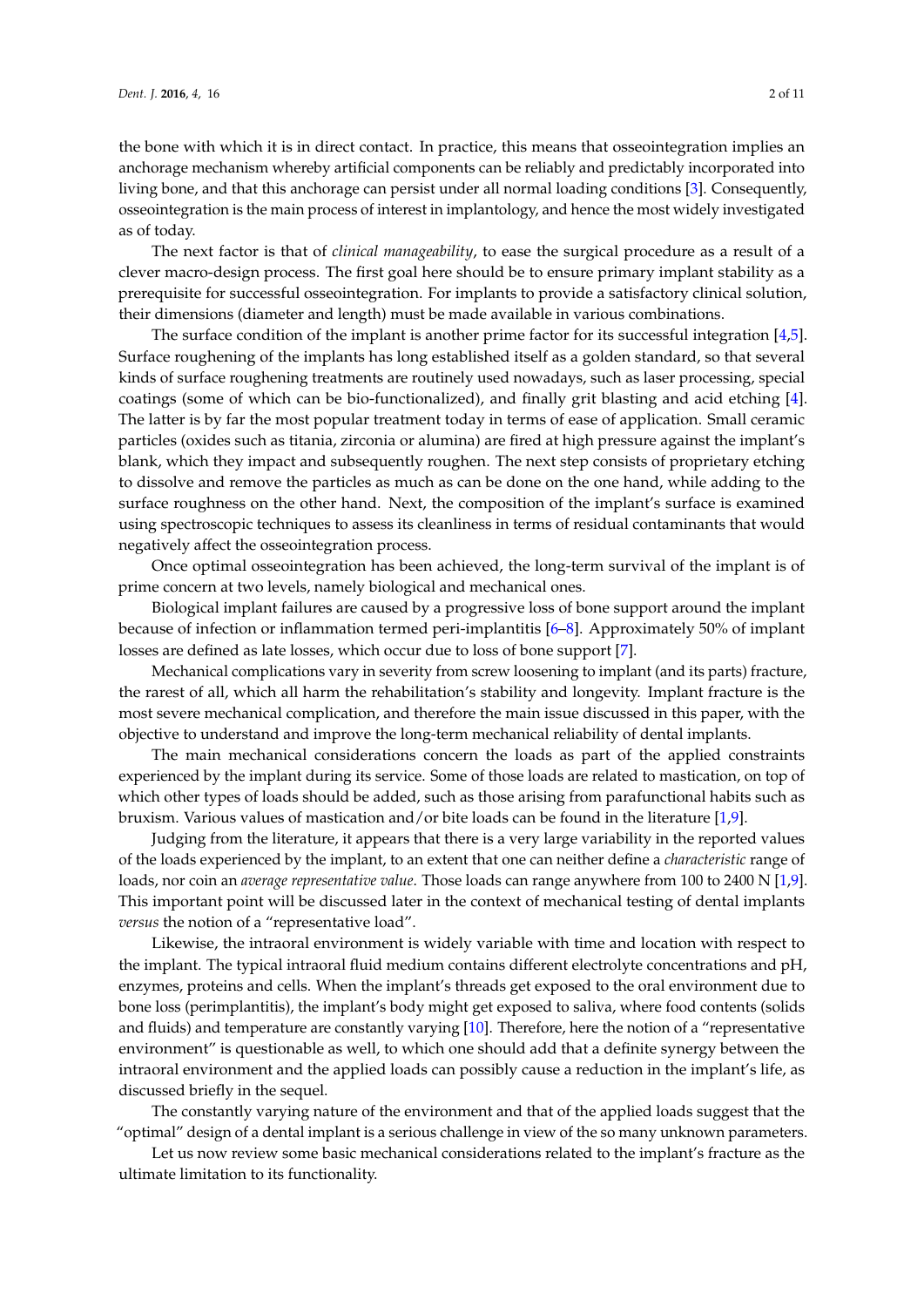From a structural point of view, fracture can be roughly divided into two types. The first, *immediate* fracture, is always the result of the application of loads that caused the local stresses to exceed the yield (plastic flow) or fracture strength of the component's material. For this reason, it is referred to as *monotonic* overload, which happens immediately upon application of the load. The most frequent causes for such failures are improper material selection, overlooked stress concentrations, poor processing/machining, and finally excessive use. Monotonic overload failures have not been reported for dental implants to the best of the authors' knowledge, and will not be further discussed.

The second kind of fracture mechanism is that of the *time-dependent* failure. As its name suggests, time is the prime factor to be considered in this type of failure. In other words, some kind of damage accumulates over time (and usage), until it reaches a critical level (value) that causes catastrophic failure. Among the various mechanisms that belong to the time-dependent category, one should cite the prominent ones, namely *corrosion* (and its variants) and *fatigue*, as well as their combination [\[11](#page-9-10)[,12\]](#page-9-11).

Note that each mechanism is rather well defined, and its operation can be ascertained in a process called "failure analysis", whose main objective is to recommend procedures to avoid additional failures of the same kind [\[13](#page-9-12)[–15\]](#page-9-13).

From here on, we will concentrate on fatigue, as the main fracture mechanism of dental implants. According to the *Encyclopedia Britannica* [\[16\]](#page-9-14), fatigue is defined as a "*weakened condition induced in metal parts of machines, vehicles, or structures by repeated stresses or loadings, ultimately resulting in fracture under a stress much weaker than that necessary to cause fracture in a single application."* The word "repeated" is particularly important, because repeated does not mean "cyclic", as discussed later, but simply means "sustained". The interested reader will find a wealth of information on fatigue in seminal treatises such as Suresh's book [\[11\]](#page-9-10), or in Schijve's review [\[17\]](#page-9-15), or simply by browsing through the thousands of articles that have been published over the years in the *International Journal of Fatigue*.

#### **2. Fatigue of Dental Implants**

Until recently, fatigue has often been incriminated as the main failure mechanism of dental implants on several occasions [\[13,](#page-9-12)[14\]](#page-9-16). However, the results were often weakly supported by the reported physical evidence, as opposed to a recent series of paper by Shemtov-Yona and Rittel [\[15\]](#page-9-13) who performed a thorough characterization of the fatigue failure of dental implants. Those works reported systematic comparisons between field failures and lab-induced ones that established, beyond any doubt, the operation of a fatigue mechanism in dental implants.

As an example, when the fracture surface of titanium and alloy implants is examined using a scanning electron microscope (SEM), the first noticeable feature is the macroscopically different contrast between the stable fatigue crack growth region followed by the catastrophic overload (Figure [1a](#page-3-0)). In the fatigue region, a characteristic pattern of fine parallel lines (striations) can be discerned to a variable extent, using relatively high magnifications (Figure [1b](#page-3-0)) [\[18\]](#page-9-17), while for CP-Ti, the striations are usually quite apparent; in Ti6Al4V it may prove more difficult to detect this pattern. However, in this material, one can discern arrays of parallel microcracks that are perpendicular to the main fracture plane at lower magnifications. Those secondary cracks (Figure [1b](#page-3-0)) are a clear indication of fatigue failure in this material. Finally, when the fatigue crack becomes unstable, overload fracture ensues, which is characterized by microvoids (dimples), as shown in Figure [1c](#page-3-0).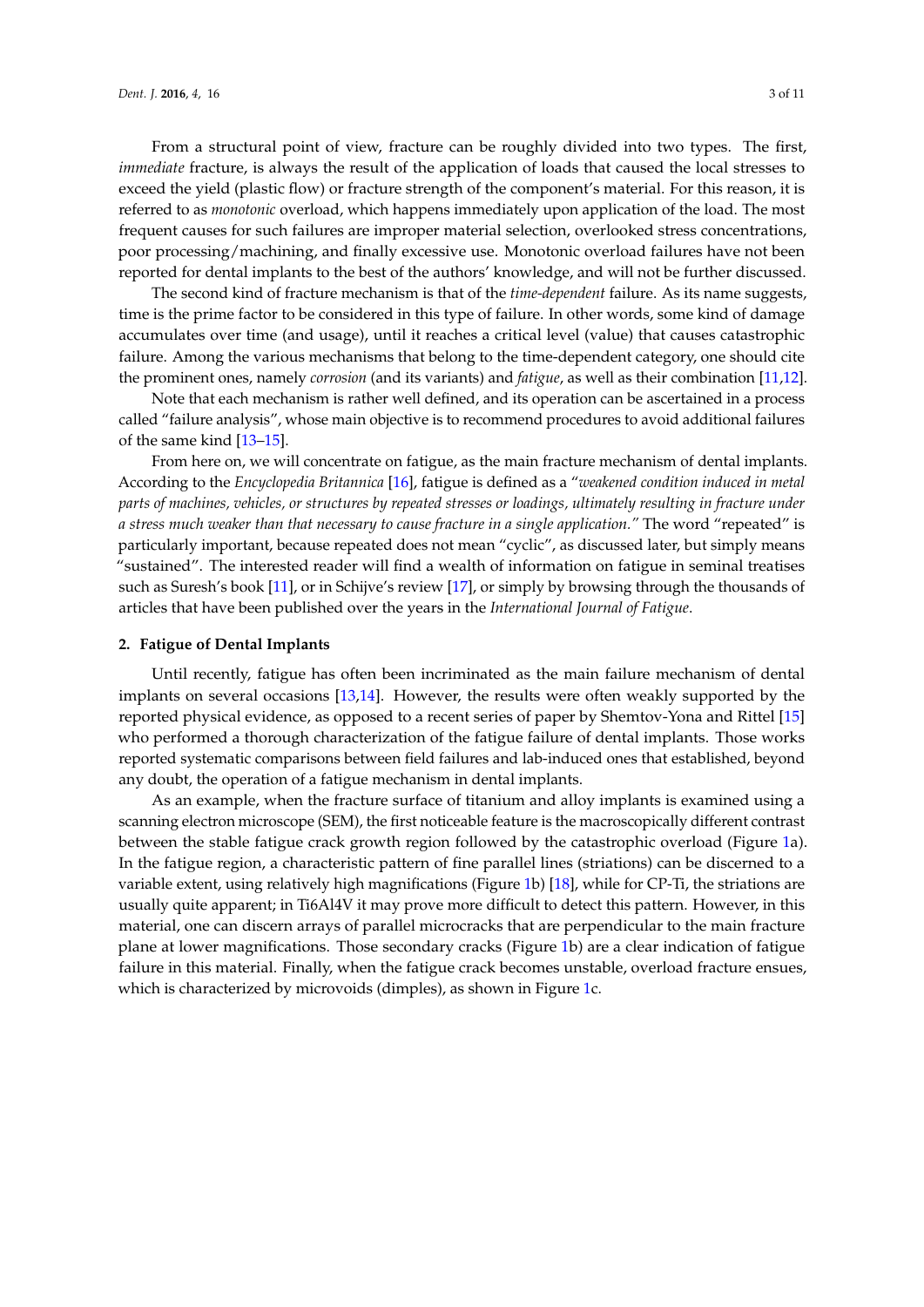<span id="page-3-0"></span>

**Figure 1.** Typical features observable on a fracture surface of a fatigued Ti6Al4V implant, using the **Figure 1.** Typical features observable on a fracture surface of a fatigued Ti6Al4V implant, using the discussion delineated by the dashed line. The stable facilities of the catastrophic overload fracture; followed by the catastrophic overload fracture; the catastrophic overload fracture; the catastrophic overload fracture; the catast delineated by the dashed line. The stable fatigue crack, followed by the catastrophic overload fracture;<br>(**C**) In the state of the stable fatigue crack, followed by the catastrophic overload fracture; (arrowed); (**C**) Ductile overload dimples. (arrowed); (**C**) Ductile overload dimples. scanning electron microscope. (**A**) Overall fracture surface in which two regions are discernable, (**B**) In the fatigue region, one can notice faint striations (fine parallel lines) and secondary cracking

The fatigue striations can be further assessed in terms of their spacing, to provide indications on the load amplitude exerted on the implant, according to what is known as the Paris law [\[19\]](#page-9-18). In other words, the "signature" of the fatigue crack growth is well known and documented, and thus easily recognizable. Therefore, one can conclude that the identification of fatigue as a fracture mechanism is well defined nowadays, and is no longer subject to interpretations or guesswork.

With that, the issue of the origin of fatigue cracks has eluded identification for the simple reason that there are several possible causes for fatigue crack initiation. However, it is crucial to know *why and how* fatigue cracks initiate in dental implants so that this stage can be delayed as much as possible. From many private communications, it appears that the practitioners are often blamed for the quality of their implantation. While this may be sometimes be the case, it should be understood that in such a case, implant fracture would not happen years after the implantation by metal fatigue, so other more evident causes must be looked for.

The first identified cause relates to mechanical design considerations, namely the presence of stress concentrations due, e.g., to the threads in relatively thin metal sections [\[20,](#page-9-19)[21\]](#page-9-20). The second, much less straightforward, identified the grit-blasting process, which may result in a significant degradation of the metal surface beyond its mere roughening. This degradation consists of surface flaws induced by the impact of ceramic particles, the latter remaining embedded in the surface of the implant [ $22$ ].

While the end of (stable) fatigue crack growth in a structure is a synonym of catastrophic While the end of (stable) fatigue crack growth in a structure is a synonym of catastrophic fracture, it is important to monitor the stable growth process to gain information on the *structural health* of the *health* of the component (implant). Here, contrary to what exists in other engineering designs, the component (implant). Here, contrary to what exists in other engineering designs, the identification of potential flaws in dental implants *during their service* is almost non-existent. There are obvious reasons for that, starting with the fact that visual inspection is severely limited, and ending with the fact that more powerful techniques such as X-ray inspection, which all necessitate high energies, do present health hazards. One must also note that the small size of the fatigue cracks (less than one millimeter) in dental implants makes them virtually undetectable using conventional inspection techniques. Consequently, as of today, there are no available non-destructive techniques that would allow for early detection of flaws in dental implants. In that context, one should note a recent report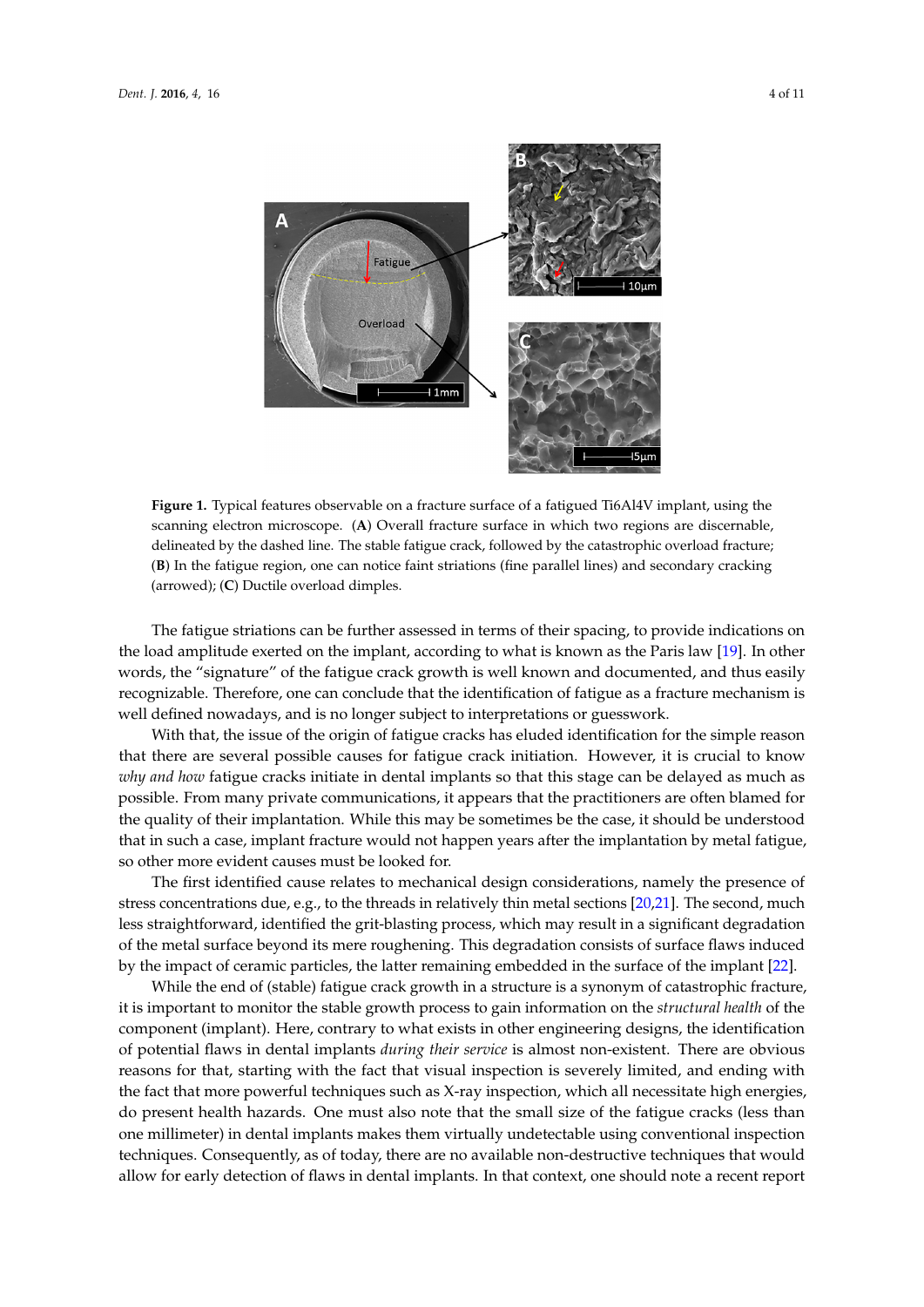from Shemtov-Yona and Rittel [\[23\]](#page-10-0), who examined the surfaces of retrieved dental implants. All the 100 examined implants had absolutely no external sign of mechanical damage, and they had been *Dent. J.* **2016**, *4*, 16 5 of 11 retrieved from the oral cavity due to biological complications. However, 62% of those implants were found to be flawed or cracked to a definite extent, with an undeniable involvement of embedded ceramic particles in the generation of surface cracks. Those cracks and flaws, which grew over time, are the clear result of the metal fatigue process. Beyond the surprisingly high number of flawed implants, it must be realized that this study *is the first to date that can be qualified from an i*n vivo *assessment of* the structural health of dental implants, since all the implants were extracted for a reason other than mechanical, and were thus apparently intact. As such, there was no record of the implant and patient history, so no correlations could be made in that respect. It is therefore expected that similar future studies for well-categorized implants will be carried out, in order to provide information of the statistical distribution of the time span until crack development with respect to the implant location and patient-related parameters.

# **3. Fatigue Design-Standard Certification and Life Expectancy 3. Fatigue Design‐Standard Certification and Life Expectancy**

<span id="page-4-0"></span>Conventional fatigue testing consists of subjecting a specimen to *cyclic* loading at *constant* Conventional fatigue testing consists of subjecting a specimen to *cyclic* loading at *constant alternating loads,* using tension-tension, bending or other tests [\[24\]](#page-10-1). The results are plotted in what is called an S/N or a Wöhler plot, which shows the number of cycles sustained by the specimen as a called an S/N or a Wöhler plot, which shows the number of cycles sustained by the specimen as a function of the applied load (or stress), as shown in Figure [2.](#page-4-0) function of the applied load (or stress), as shown in Figure 2.



Figure 2. Statistical scatter of S/N curves. Note the various failure probability levels (reprinted with permission from Nishijima, 1981). permission from Nishijima, 1981).

It is customary to distinguish three domains in the curve. The first is called the finite life region, in which all the tested specimens fail (fracture) after a finite time. The second, as the load gets lower, is  $\frac{1}{\sqrt{2}}$ called the transition regime, during which some of the specimens fail while others do not, which are called "runouts". Here, the test duration is longer, and one customarily sets a limit on the number of cycles, typically five million, to assess the state of the specimen. Finally, as the load is lowered again, one reaches a so-called *fatigue limit*, namely a load (stress) level at which none of the specimens will fail after, e.g., five million cycles. One notes here that the very existence of a fatigue limit has been questioned in a series of papers by Bathias and colleagues [\[25\]](#page-10-2), when it comes to a very high number of cycles. Still, concerning dental implants, a few million cycles can be deemed to be sufficient and representative. From a purely semantic point of view, one can distinguish between *low cycle fatigue,* for which the specimen sustains up to a few thousand cycles, and *high cycle fatigue*, for which it lasts for several hundred thousand to a million cycles [\[11\]](#page-9-10). It is interesting to note that in the low cycle regime, the life duration is distributed as a function of the number of cycles, while in the infinite life regime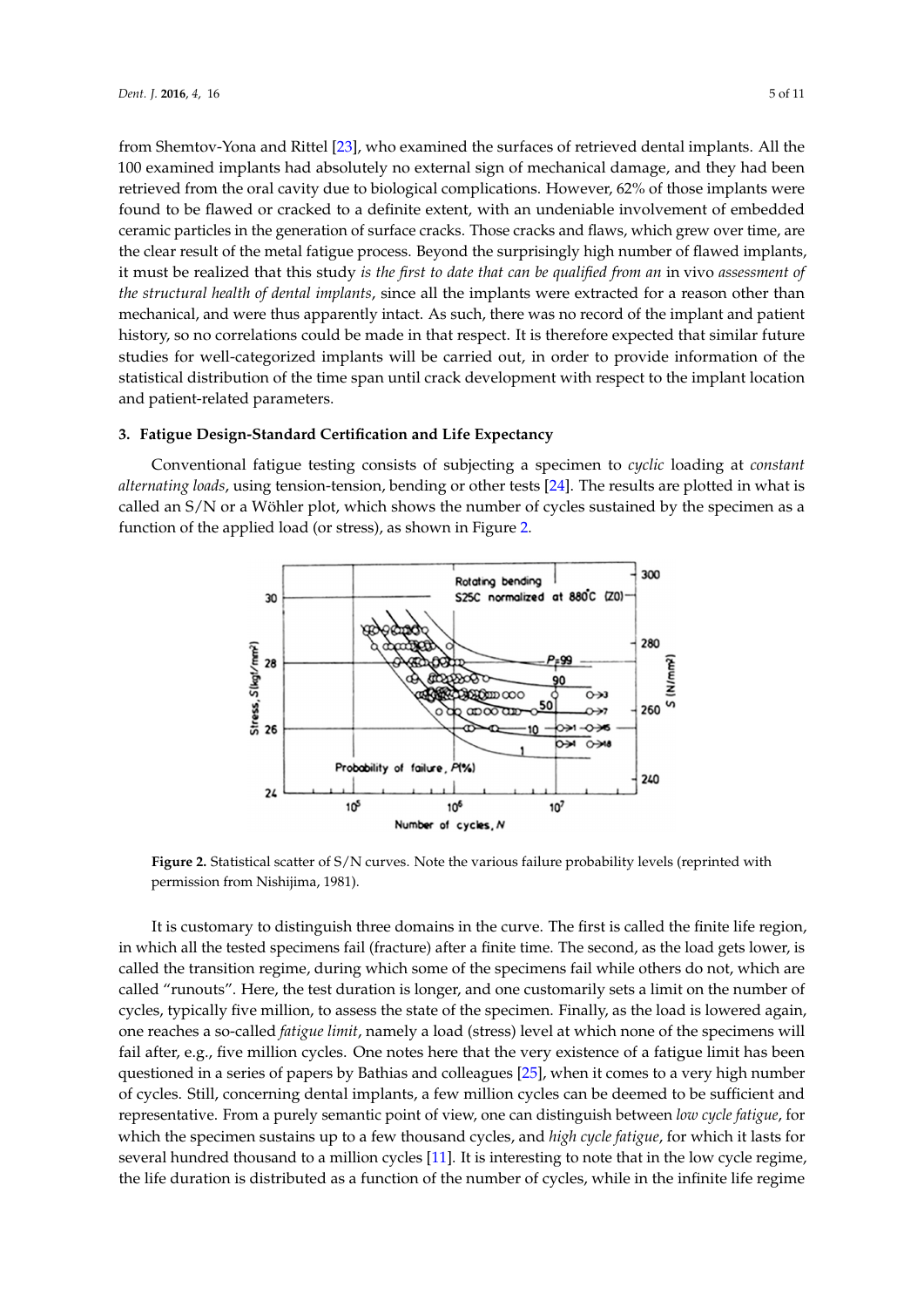(fatigue limit), the distribution is about the applied load for a fixed number of cycles [\[26\]](#page-10-3). Both high and low cycle fatigue have their own "signature" when examined in the scanning electron microscope (SEM), and can readily be identified [\[18\]](#page-9-17).

However, a key characteristic of fatigue is its inherent statistical scatter, which can sometimes be very large. Considering a typical S/N curve as shown in Figure [2,](#page-4-0) and noting that it is reported in semi-logarithmic form on the abscissa (number of cycles), one notes that for a fixed level of stress (load), the specimens exhibit a life span that can cover two logarithmic decades! Therefore, the question arises of what is the best way to report fatigue results, or in other words, to which level of confidence does a reported S/N curve correspond? Here comes the first problem when one wants to compare S/N curves originating from, e.g., two different implants. The 90% confidence curve will vastly differ from that plotted using the median points (50%). Incidentally, in reporting levels of confidence, it will be tacitly assumed that Gaussian distributions prevail, a point that may not automatically be satisfied [\[26,](#page-10-3)[27\]](#page-10-4).

The next problem, relating again to the wide statistical scatter of the results, is that of the representative number of specimens to be tested in order to assure a certain level of confidence. Once a statistical distribution is assumed or ascertained, this number is automatically determined and often reaches 10 or more specimens per stress level.

Another misconception relates to the concept of fatigue (or endurance) limit. While accelerated methods (e.g., staircase, as in [\[28,](#page-10-5)[29\]](#page-10-6)) have been devised, it should be clearly specified which level of confidence is reported.

At this stage, it must be clear that a mere "look" at two S/N curves, in order to assess the superiority of one implant type over the second, can be very misleading. The same can be said of a fatigue limit, as long as it has not been proved using a statistical analysis (e.g., analysis of variance), where the compared groups are statistically different for a given level of confidence.

One last but not least point relates to how the designer can make use of data reported as S/N curves to optimize the design of the dental implant. Based on the above, one can think of two approaches.

The first is based on the fatigue limit concept which "guarantees" an "infinite life" if the load (stress) levels do not exceed it. Such an approach may lead to exceedingly conservative designs aimed at lowering the loads to sometimes unrealistic values. This, of course, does not take into account potential stress concentrations due to the geometry, which may simply go overlooked by the designer.

The second is based on recognizing that in real life, very few components, and certainly not dental implants, are subjected to *constant amplitude cyclic loading*, as discussed earlier. Provided the designer has some idea of the anticipated service load distribution (a very strong assumption), one can use the so-called *cumulative damage approach*, of which Palmgren-Miner's rule is the best-known example [\[11\]](#page-9-10). This rule just states that every load cycle above the endurance limit makes its own contribution to the accumulating (cumulative) damage. Assume that at a given constant cyclic load, a structure can withstand  $N_f$  cycles to failure. If the same structure is subjected to  $N_i$  cycles at the same load, with  $N_i\leqslant N_f$ , the relative contribution of this sequence will be given by  $N_i/N_f.$  Therefore, the summation of the individual contributions, once it has reached a value of 1, is equivalent to structural failure. Palmgren-Miner's rule [\[11\]](#page-9-10) provides a simple way to evaluate the life of a repeatedly loaded component, even if its accuracy has been challenged, as discussed, e.g., by Schijve [\[17\]](#page-9-15).

As of today, there is no stringent standard for the fatigue testing of dental implants, except for the ISO 14801 standard [\[30\]](#page-10-7). In this procedure, the implant is to be tested under what is deemed by the testing laboratory to be the "worst case" conditions experienced by the implant. Those include tilting the implant by a certain angle, usually  $30^{\circ}$ , with respect to its longitudinal axis, in order to induce bending stresses that are representative of the implant's inclination in the oral cavity. Moreover, part of the thread may be left outside of the basal grip to mimic bone loss, therefore adding an additional lever that increases the total bending moment. A total of two to three specimens are to be tested for a few constant load levels which go and decrease until a total of three runouts are encountered. Alternatively, one may use accelerated test procedures, such as the kind mentioned earlier, to determine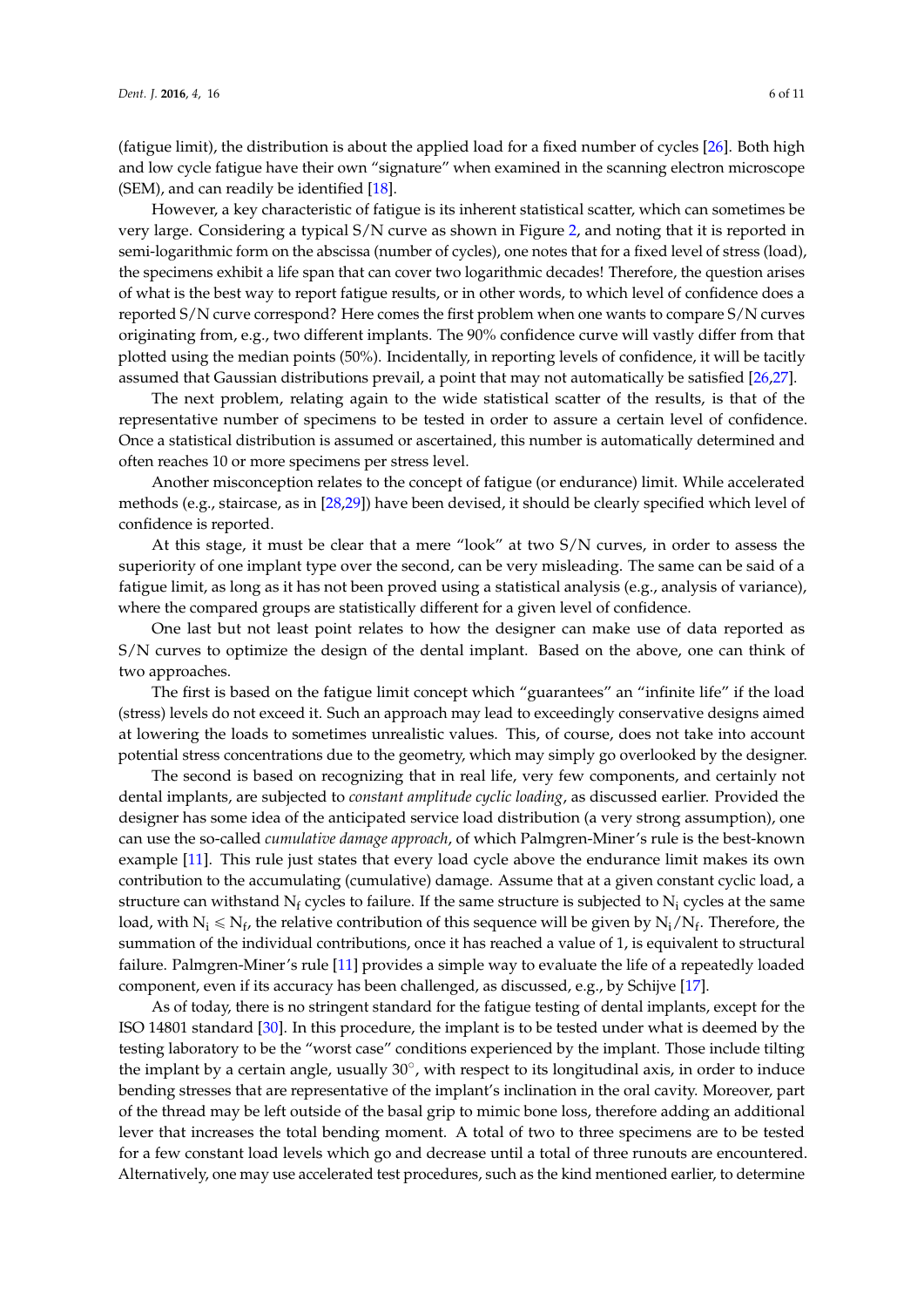the endurance limit of the implant. Based on the above introduction, it is clear that the ISO 14801 standard is in no way a requirement for the construction and data processing of a full S/N curve. Its goal is essentially to make sure that the fatigue limit is determined, while it may be argued that an absolute number of three runouts out of a given population size will correspond to different rates of survival, according to the tested size. In any case, the ISO standard does not set a mandatory limit on the value of the so-measured endurance limit. The latter is simply reported as part of the requirements to comply with the standards.

It is therefore evident that with such limited information, the designers of dental implants need additional information, whether as a full S/N curve according to the state of the art, or other information as discussed in the sequel. In any case, the few tests carried out as per ISO 14801 are certainly insufficient to attempt and apply any kind of cumulative damage-based estimate.

Therefore, it seems that a paradigm shift is needed which, instead of assuming and/or seeking to establish an "infinite" life for dental implants, would seek to provide more realistic estimates of its service lifetime. The main assumption here, based on a growing body of clinical evidence, is that dental implants and their components ultimately fail by fatigue, once all other biological kinds of failure have been successfully overcome. The question is to determine *when* will they fail, which in turn defines inspection intervals on the one hand, and perhaps preventive extraction or maintenance on the other hand, just as it happens with other aging structures such as aircraft, nuclear plants or others, even if one cannot compare the severity of an aircraft failure with that of a dental implant failure. However, at least both the clinician and the patient should be aware of the finite lifetime of the newly implanted implant in order to match expectations to reality, just as is the case for other common dental procedures. Such information will probably not diminish the rate of mechanical failures, but will certainly put it in the right perspective of anticipated or early abnormal failure.

#### **4. Random Spectrum Loading of Dental Implants**

The concept of a spectrum loading has long been accepted and recognized mostly but not only in the aeronautical field. The idea is that if one can devise (record) a typical routine sequence of loading, e.g., takeoff, flight and landing for an aircraft, this spectrum can be repeatedly applied to the selected tested component, with the outcome being the expected number of such sequences the component can withstand. Such spectra [\[31,](#page-10-8)[32\]](#page-10-9) can be used as benchmarks to validate the design of the component. In the field of prosthetic implants, this approach has not been widely applied, even if one can find an interesting example for the hip joint [\[33\]](#page-10-10). Here, a typical sequence of walking and stair-climbing was recorded as a representative daily routine and repeatedly applied until failure.

Concerning dental implants and their components, spectrum loading has not been yet considered, to the best of the authors' knowledge.

In this case, an additional complication arises from the fact that one cannot really devise a representative spectrum, such as for a flight for instance, due to the huge variability in exerted loads, not to mention the intraoral variable environment. Therefore, until further study, a "realistic" mastication spectrum is beyond reach at present.

However, one can consider an alternative solution as follows. First one should keep in mind that the reported range of mastication/biting loads does not exceed 2400 N. So one can safely assume that the implant will experience loads in the 0–2400 N range, at a variable frequency. The sequence of high and lower loads is not determined, so that the simplest approach is to assume they occur *randomly* without any relation to each other. The frequency of mastication/biting is relatively low, so that making use of it would cause the tests to be excessively lengthy. However, it is well known that for metals and alloys, the testing frequency (within a few tens of Hz) does not affect the fatigue response of the material at room temperature, in the absence of self (adiabatic)-heating and subsequent softening effects. In other words, the test frequency can be increased safely to decrease the test duration at room temperature, just as recently reported in the context of ceramic veneers [\[34\]](#page-10-11). While the *range* of possible loads, as opposed to constant ones, is now determined, another important upper bound for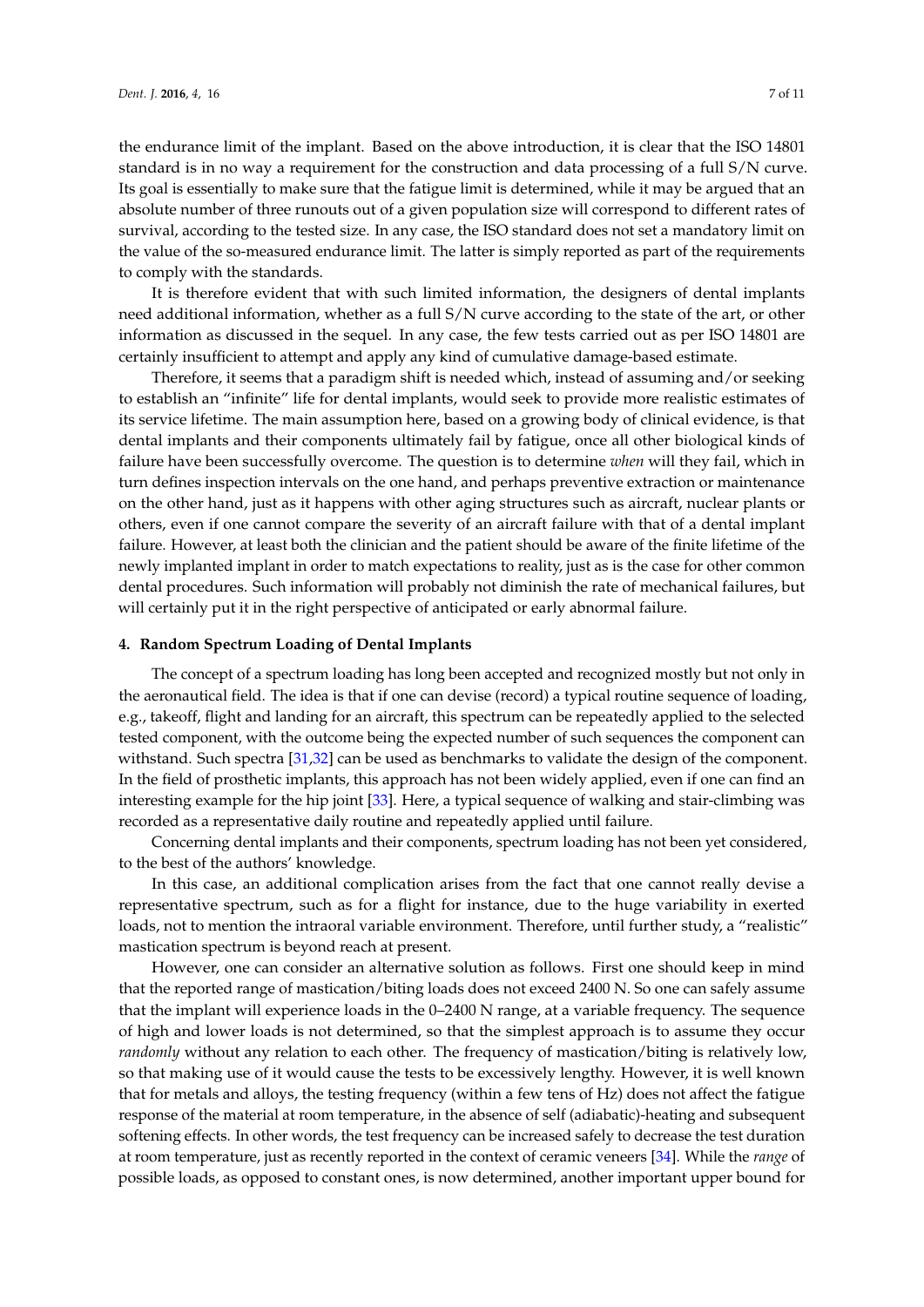the limit load is set by the quasi-static strength of the implant itself, which can be markedly lower than 2400 N, for example.

Here, one must make a decision out of two possibilities, namely applying loads that will eventually reach 2400 N at some stage of the spectrum, irrespective of the implant strength, or, alternatively, assuming that the maximum applied load will always remain inferior to the strength of the implant.

<span id="page-7-0"></span>Shemtov-Yona and Rittel [\[35\]](#page-10-12) developed a random load spectrum testing procedure based on the Shemtov‐Yona and Rittel [35] developed a random load spectrum testing procedure based on second possibility, namely applying loads randomly that would not exceed 1000 N, which are slightly inferior to the static strength of their tested implants. A typical spectrum is shown in Figure [3.](#page-7-0)



**Figure 3.** Typical random spectrum of the applied loads. The load varies randomly between 0 and **Figure 3.** Typical random spectrum of the applied loads. The load varies randomly between 0 and 1000 N at a random frequency in the 0–3 Hz range. Note the presence of pauses during which no load 1000 N at a random frequency in the 0–3 Hz range. Note the presence of pauses during which no load is exerted. is exerted.

In parallel, they performed cyclic loading tests with a peak load of 1000 N. While the cyclic loads failed very rapidly, as a result of low cycle fatigue, the random spectrum-loaded implants lasted about 10 times longer. This result was expected since the spectrum loading comprised many smaller loads which prolong the fatigue life, in the spirit of Palmgren-Miner's rule. Moreover, it was observed that both the failure locus and the fracture micromechanisms of the implants were identical for cyclically and spectrum-loaded implants alike. This again is expected, based on the concept of the weakest link.<br> Such a link is typically the locus at which the local stress or strain level is maximal and therefore will fail first in the structure. It is expected that irrespective of the character of the applied load (cyclic or spectrum), the weakest link of the implant remains the same. The only difference between the two cases, as mentioned, lies in the rate at which local damage accumulates.

What comes out of this study is the potential for development and application of a *standardized spectrum*. The latter could be used to test any and all prospective dental implants, with an eventual requirement that the resulting time to failure (and its standard deviation) be bounded to some specific values imposed by the standard. This latter stage would require extensive statistical correlation and follow-up on the mean service life of dental implants in relation with their performance under random spectrum loading. However, at the first stage, one could just have to report the measured values, just as in the current ISO requirement for the fatigue limit estimate.

However, beyond standardization procedures, the spectrum loading procedure has a definite advantage over cyclic loading. While for the latter *each load level* is characterized by its own standard deviation, for the spectrum loading all the results have *only one standard deviation value*, which is much easier to handle if comparisons must be established between groups of implants.

Such groups can be of any kind, such as one implant with two different surface treatments whose influence must be assessed or another case in which the thread geometry has been modified to ensure  $\,$ a better implant stability, while there is a definite need to make sure that the change does not affect the  $\,$ fatigue performance of the implant.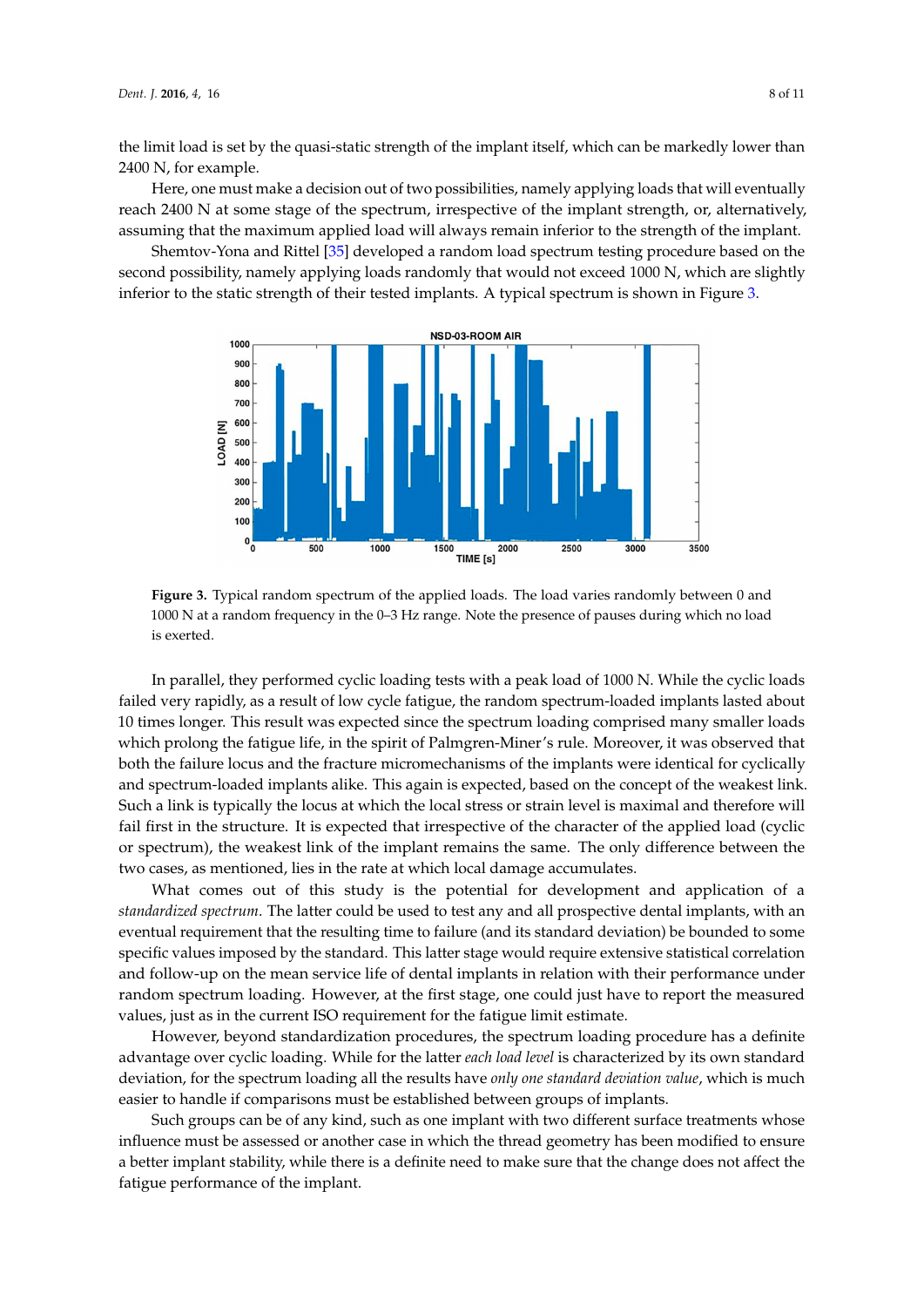While the potential for comparisons using the random load spectrum technique appears to be virtually unlimited, we will now illustrate it in the case of the intra-oral environment and its influence on an implant's service life.

#### **5. Spectrum Loading Performance in Saline Solution**

The influence of 0.9% saline solution was evaluated through a series of experiments carried out on monolithic Ti6Al4V implants manufactured by Sigdent, Israel, with a 3.6 mm diameter and 11.5 mm length. A randomly varying load was applied at a randomly varying frequency to 10 implants tested at room temperature and 10 others tested in 0.9% saline solution. The maximum applied load was 1000 N and the maximum frequency was 3 Hz. Both types of tests were carried out using the same load spectrum shown in Figure [3.](#page-7-0) The static failure load was determined to be 1136.5  $\pm$  57.1 N. As can be noted in Figure [3,](#page-7-0) the spectrum comprised pauses of variable length during which no load was applied. However, in a liquid environment, the pauses allow for any potentially harmful process (e.g., corrosion) to operate.

The outcome of those tests was that the dry implants all broke after  $3423 \pm 1515$  s, while those tested in the saline solution sustained 2266  $\pm$  695 s. This shows that the life of the implants was significantly reduced by the saline solution, a conclusion confirmed by a statistical comparison between the two groups yielding a *p*-value of 0.026.

Such tests open the way for a thorough evaluation of various intra-oral atmospheres on the mechanical response of dental implants to spectrum loading. Such information could, in principle, be obtained by performing thorough S/N curves and considering specifically the probability of survival of each test at various load levels, as can be found in Shemtov-Yona *et al.* [\[10\]](#page-9-9). However, this procedure is lengthy in comparison to directly testing under spectrum loading conditions.

#### **6. Summary**

This brief review was aimed at introducing the issue of fatigue failure of dental implants to the clinical community, with emphasis on the state of the art, current limitations and open issues. While the subject of fatigue has long been known and investigated in the structural engineering community, it apparently has not yet found its way to implant manufacturers and to clinicians to its full extent.

The first step was to characterize the environment and the service conditions of dental implants, outlining their diversity and, therefore, difficulty in devising average representative values.

After having defined fatigue fracture and its characteristic features, the current standard requirements were discussed and it was shown that they do not require a full fatigue characterization of the implant, but rather a few selected points and assessment of a fatigue limit, the latter being determined in a rather flexible way.

Given the limited applicability of the fatigue limit concept to design purposes, another approach was proposed which acknowledges the fact that implants do ultimately break, just like any other structure. It was therefore proposed to subject the implants to random load spectrum loading, in the form of a benchmark test. In other words, if a benchmark test can be devised and accepted as a standard tool, all implants could potentially be evaluated, and eventually ranked, in terms of their performance under such conditions. The question of representativeness of such a spectrum should be further investigated, but at a first stage, time-to-fracture values could indeed be reported the same way a value for the fatigue limit is reported nowadays.

Another great advantage of spectrum loading is that it readily allows for comparisons between different groups of implants. By different groups it is simply meant that the implants differ, e.g., in their design, materials, dimensions, service treatments or test atmosphere, as illustrated here.

#### **7. Conclusions**

- The vast majority of dental implants fail by a fatigue mechanism.
- Fatigue is easily identifiable as a mechanism, but its causes can be elusive.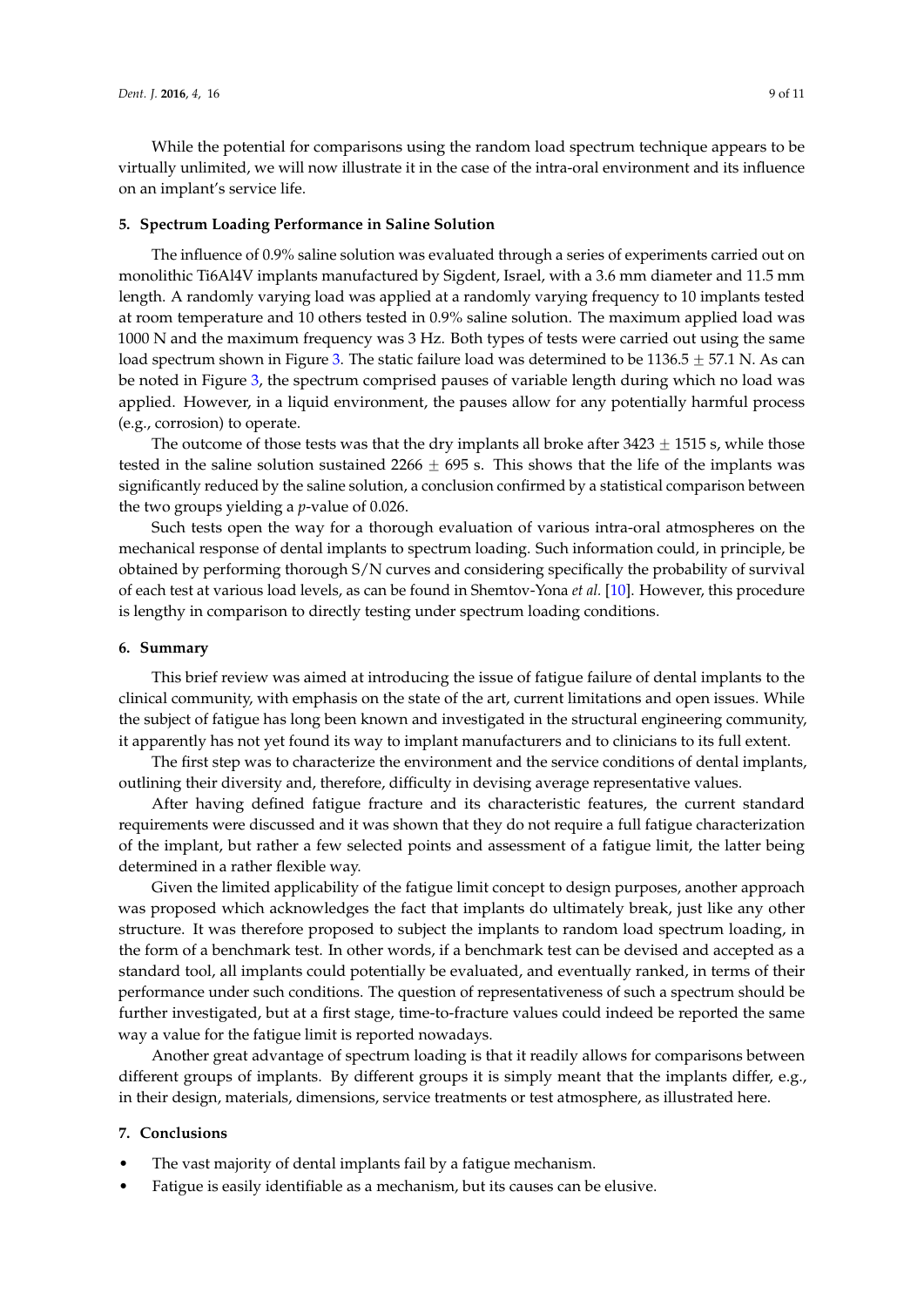- Fatigue design is an engineering specialty in itself, which can benefit dental implants as well.
- ISO 14801 standard requirements are for certification requirements only. They do not provide much relevant information for design purposes.
- Random spectrum loading, as applied in aeronautics and earthquake engineering, should be considered for the characterization and certification of dental implants.

**Author Contributions:** K. S.-Y. performed the research under the supervision of D.R. Both contributed equally to the writing of the paper.

**Conflicts of Interest:** The authors declare no conflict of interest.

## **References**

- <span id="page-9-0"></span>1. Misch, C.E. Treatment Planning: Force Factors Related to Patient Conditions. In *Contemporary Implant Dentistry*, 3rd ed.; Mosby: St. Louis, MO, USA, 2008; pp. 105–116.
- <span id="page-9-1"></span>2. Brunette, D.M.; Tengvall, P.; Textor, M.; Thomsen, P. *Titanium in Medicine*, 1st ed.; Springer: Berlin, Germany, 2001.
- <span id="page-9-2"></span>3. Branemark, R.; Branemark, P.I.; Rydevik, B.; Myers, R.R. Osseointegration in skeletal reconstruction and rehabilitation: A review. *J. Rehabil. Res. Dev.* **2001**, *38*, 175–188. [\[PubMed\]](http://www.ncbi.nlm.nih.gov/pubmed/11392650)
- <span id="page-9-3"></span>4. Guéhennec, L.L.; Soueidan, A.; Layrolle, P.; Amouriq, Y. Surface treatments of titanium dental implants for rapid osseointegration. *Dent. Mater.* **2007**, *23*, 844–854. [\[CrossRef\]](http://dx.doi.org/10.1016/j.dental.2006.06.025) [\[PubMed\]](http://www.ncbi.nlm.nih.gov/pubmed/16904738)
- <span id="page-9-4"></span>5. Wennerberg, A.; Albrektsson, T. Effects of titanium surface topography on bone integration: A systematic review. *Clin. Oral. Implant. Res.* **2009**, *20*, 172–184. [\[CrossRef\]](http://dx.doi.org/10.1111/j.1600-0501.2009.01775.x) [\[PubMed\]](http://www.ncbi.nlm.nih.gov/pubmed/19663964)
- <span id="page-9-5"></span>6. Tonetti, M.S.; Schmid, J. Pathogenesis of implant failures. *Periodontol. 2000* **1994**, *4*, 127–138. [\[CrossRef\]](http://dx.doi.org/10.1111/j.1600-0757.1994.tb00013.x) [\[PubMed\]](http://www.ncbi.nlm.nih.gov/pubmed/9673201)
- <span id="page-9-7"></span>7. Berglundh, T.; Persson, L.; Klinge, B. A systematic review of the incidence of biological and technical complications in implant dentistry reported in prospective longitudinal studies of at least 5 years. *J. Clin. Periodontol.* **2002**, *29* (Suppl. 3), 197–212. [\[CrossRef\]](http://dx.doi.org/10.1034/j.1600-051X.29.s3.12.x) [\[PubMed\]](http://www.ncbi.nlm.nih.gov/pubmed/12787220)
- <span id="page-9-6"></span>8. Pjetursson, B.E.; Thoma, D.; Jung, R.; Zwahlen, M.; Zembic, A. A systematic review of the survival and complication rates of implant-supported fixed dental prostheses (FDPs) after a mean observation period of at least 5 years. *Clin. Oral Implant. Res.* **2012**, *23* (Suppl. 6), 22–38. [\[CrossRef\]](http://dx.doi.org/10.1111/j.1600-0501.2012.02546.x) [\[PubMed\]](http://www.ncbi.nlm.nih.gov/pubmed/23062125)
- <span id="page-9-8"></span>9. Brunski, J.B.; Puleo, D.A.; Nanci, A. Biomaterials and biomechanics of oral and maxillofacial implants: Current status and future developments. *Int. J. Oral Maxillofac. Implant.* **2000**, *15*, 15–46.
- <span id="page-9-9"></span>10. Shemtov-Yona, K.; Rittel, D.; Levin, L.; Machtei, E. The effect of oral-like environment on dental implants' fatigue performance. *Clin. Oral Implant. Res.* **2014**, *25*, e166–e170. [\[CrossRef\]](http://dx.doi.org/10.1111/clr.12084) [\[PubMed\]](http://www.ncbi.nlm.nih.gov/pubmed/23278444)
- <span id="page-9-10"></span>11. Suresh, S. *Fatigue of Materials*, 1st ed.; Cambridge University Press: Cambridge, UK, 1994.
- <span id="page-9-11"></span>12. Milella, P.P. *Fatigue and Corrosion in Metals*, 1st ed.; Springer: London, UK, 2013.
- <span id="page-9-12"></span>13. Morgan, M.J.; James, D.F.; Pilliar, R.M. Fractures of the fixture component of an osseointegrated implant. *Int. J. Oral Maxillofac. Implant.* **1993**, *8*, 409–414.
- <span id="page-9-16"></span>14. Sbordone, L.; Traini, T.; Caputi, S.; Scarano, A.; Bortolaia, C.; Piattelli, A. Scanning electron microscopy fractography analysis of fractured hollow implants. *J. Oral Implant.* **2010**, *36*, 105–112. [\[CrossRef\]](http://dx.doi.org/10.1563/AAID-JOI-D-10-90000) [\[PubMed\]](http://www.ncbi.nlm.nih.gov/pubmed/20426587)
- <span id="page-9-13"></span>15. Shemtov-Yona, K.; Rittel, D. Failure analysis of dental implants. *Eng. Fail. Anal.* **2014**, *38*, 58–65. [\[CrossRef\]](http://dx.doi.org/10.1016/j.engfailanal.2014.01.002)
- <span id="page-9-14"></span>16. Encyclopaedia Britannica. Available online: <www.britannica.com> (accessed on 5 April 2016).
- <span id="page-9-15"></span>17. Schijve, J. Fatigue of structures and materials in the 20th century and the state of the art. *Int. J. Fatigue* **2003**, *25*, 679–702. [\[CrossRef\]](http://dx.doi.org/10.1016/S0142-1123(03)00051-3)
- <span id="page-9-17"></span>18. Kerlines, V.; Phillips, A. Modes of Fracture. In *Fractography: Principles and Practices*; ASM Handbook; American Society for Materials (ASM): Metals Park, OH, USA, 1987; Volume 12.
- <span id="page-9-18"></span>19. Paris, P.C.; Gomez, M.P.; Anderson, W.E. A rational analytic theory of fatigue. *Trend Eng.* **1961**, *13*, 9–14.
- <span id="page-9-19"></span>20. Shemtov-Yona, K.; Rittel, D.; Levin, L.; Machtei, E. Effect of dental implants diameter on fatigue performance Part I: Mechanical behavior. *Clin. Implant Dent. Relat. Res.* **2014**, *16*, 172–177. [\[CrossRef\]](http://dx.doi.org/10.1111/j.1708-8208.2012.00477.x) [\[PubMed\]](http://www.ncbi.nlm.nih.gov/pubmed/22780911)
- <span id="page-9-20"></span>21. Shemtov-Yona, K.; Rittel, D.; Machtei, E.; Levin, L. Effect of dental implants diameter on fatigue performance Part II: Failure analysis. *Clin. Implant Dent. Relat. Res.* **2014**, *16*, 178–184. [\[CrossRef\]](http://dx.doi.org/10.1111/j.1708-8208.2012.00476.x) [\[PubMed\]](http://www.ncbi.nlm.nih.gov/pubmed/22780872)
- <span id="page-9-21"></span>22. Shemtov-Yona, K.; Rittel, D.; Dorogoy, A. Mechanical assessment of grit blasting surface treatment of dental implants. *J. Mech. Behav. Biomed. Mater.* **2014**, *39*, 375–390. [\[CrossRef\]](http://dx.doi.org/10.1016/j.jmbbm.2014.07.027) [\[PubMed\]](http://www.ncbi.nlm.nih.gov/pubmed/25173238)